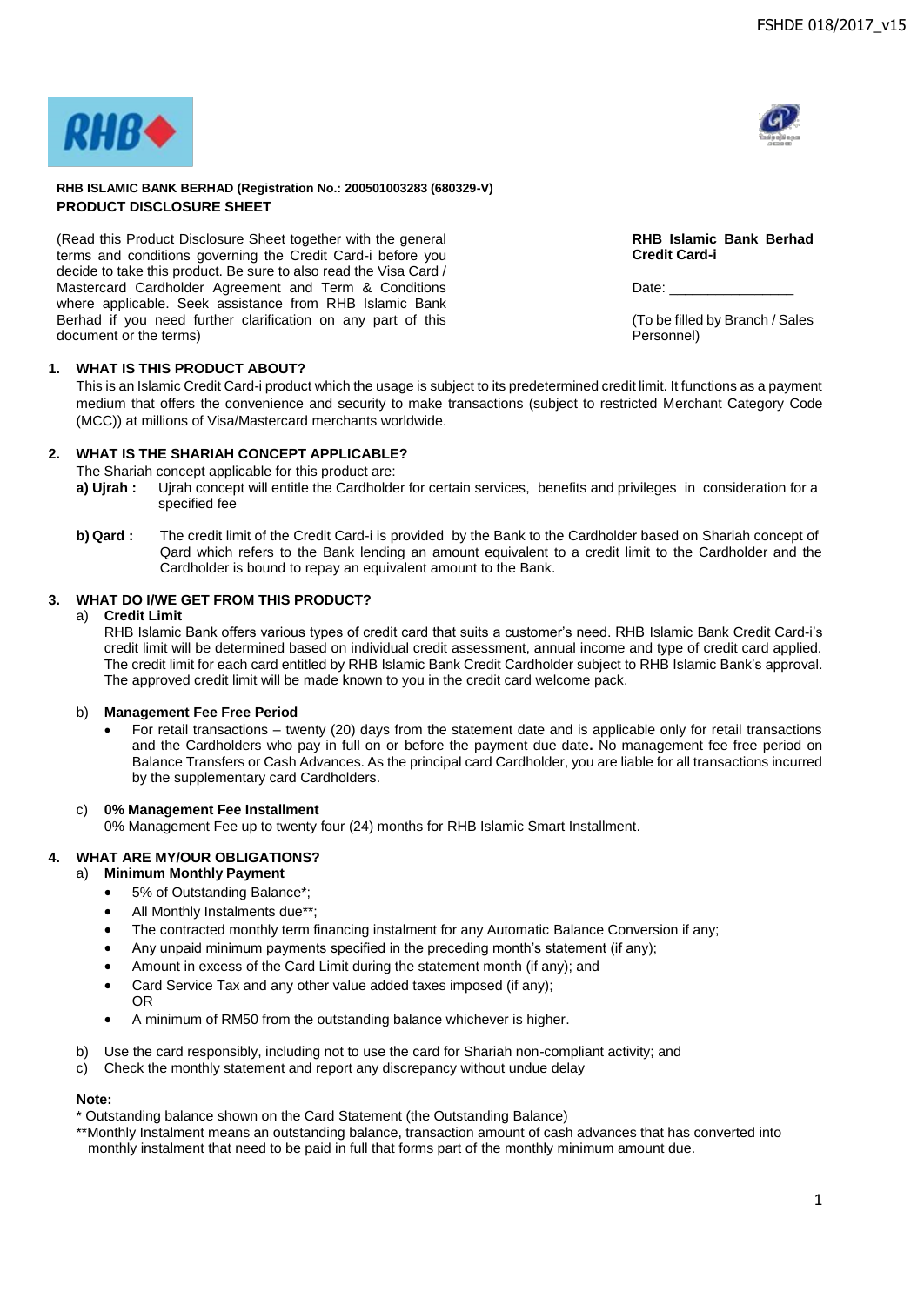# **5. WHAT ARE THE FEES & CHARGES I/WE HAVE TO PAY?**

| <b>Fees and Charges</b>                          | <b>Description</b>                                                                                                                                                                                                                                           |                  |                      |
|--------------------------------------------------|--------------------------------------------------------------------------------------------------------------------------------------------------------------------------------------------------------------------------------------------------------------|------------------|----------------------|
| <b>Annual Fees</b>                               |                                                                                                                                                                                                                                                              |                  |                      |
|                                                  | <b>Credit Card-i Type</b>                                                                                                                                                                                                                                    | Principal        | <b>Supplementary</b> |
|                                                  | <b>RHB</b> World Mastercard                                                                                                                                                                                                                                  | Waived           | Waived               |
|                                                  | RHB Rewards / RHB Rewards<br>Motion Code™                                                                                                                                                                                                                    | 200.00           | Waived               |
|                                                  | <b>RHB Cash Back</b>                                                                                                                                                                                                                                         | 70.00            | Waived               |
|                                                  | RHB Premier VISA Infinite                                                                                                                                                                                                                                    | Waived           | Waived               |
|                                                  | RHB Shell VISA                                                                                                                                                                                                                                               | 195.00           | Waived               |
|                                                  |                                                                                                                                                                                                                                                              |                  |                      |
| <b>Fixed Management Fees</b>                     |                                                                                                                                                                                                                                                              |                  |                      |
| (FMF)                                            | <b>Credit Card-i Type</b>                                                                                                                                                                                                                                    | Per Month (RM)   | Per Annum (RM)       |
|                                                  | <b>RHB World Mastercard</b>                                                                                                                                                                                                                                  | 7,500            | 90,000               |
|                                                  | RHB Rewards / RHB Rewards<br>Motion Code <sup>™</sup>                                                                                                                                                                                                        | 7,500            | 90,000               |
|                                                  | RHB Cash Back                                                                                                                                                                                                                                                | 4,500            | 54,000               |
|                                                  | RHB Premier VISA Infinite                                                                                                                                                                                                                                    | 7,500            | 90,000               |
|                                                  | RHB Shell VISA                                                                                                                                                                                                                                               | 4,500            | 54,000               |
|                                                  |                                                                                                                                                                                                                                                              |                  |                      |
| <b>Actual</b><br><b>Management</b><br>Fees (AMF) | 1. On Retail Purchases                                                                                                                                                                                                                                       |                  |                      |
|                                                  | <b>Description</b>                                                                                                                                                                                                                                           | <b>Per Month</b> | Per Annum            |
|                                                  | Cardholders who promptly settle                                                                                                                                                                                                                              |                  |                      |
|                                                  | their minimum payment due for 12<br>consecutive months.                                                                                                                                                                                                      | 1.25%            | 15%                  |
|                                                  | Cardholders who promptly settle<br>their minimum payment due of at<br>least 10 months or more in a 12-<br>month cycle. The 12 months<br>minimum payment due cycle will not<br>apply to new Cardholder.                                                       | 1.42%            | 17%                  |
|                                                  | Cardholders who do not fall within the<br>above categories.                                                                                                                                                                                                  | 1.50%            | 18%                  |
|                                                  | Note: Each Credit Card-i will be charged with Actual Management Fee (AMF) which<br>is calculated based on your outstanding current balance of the month remaining<br>unpaid after the payment due date immediately following the relevant statement<br>date. |                  |                      |
|                                                  | To enjoy lower AMF for the transactions, you should make at least 10 prompt<br>payments in the last 12 months.                                                                                                                                               |                  |                      |
|                                                  | 2. On Cash Advance<br>Cash advance amount will be taken into consideration when calculating the AMF at<br>a fixed rate of 18% per annum calculated on a daily basis from the date of<br>disbursement until payment in full.                                  |                  |                      |
|                                                  | <b>Note:</b> AMF will not be compounded into the next outstanding balances. However,<br>the amount due will reduce the available limit accordingly and such limit will be<br>reinstated upon full or partial settlement.                                     |                  |                      |
|                                                  | 3. Balance Transfer/CashXcess/Dial-An-Instalment<br>Balance Transfer (BT), CashXcess (CX) and Dial-An-Instalment (DAI) rates are not<br>fixed and is subject to change.<br>Kindly refer to www.rhbgroup.com (Islamic Banking Page) for the latest BT rates   |                  |                      |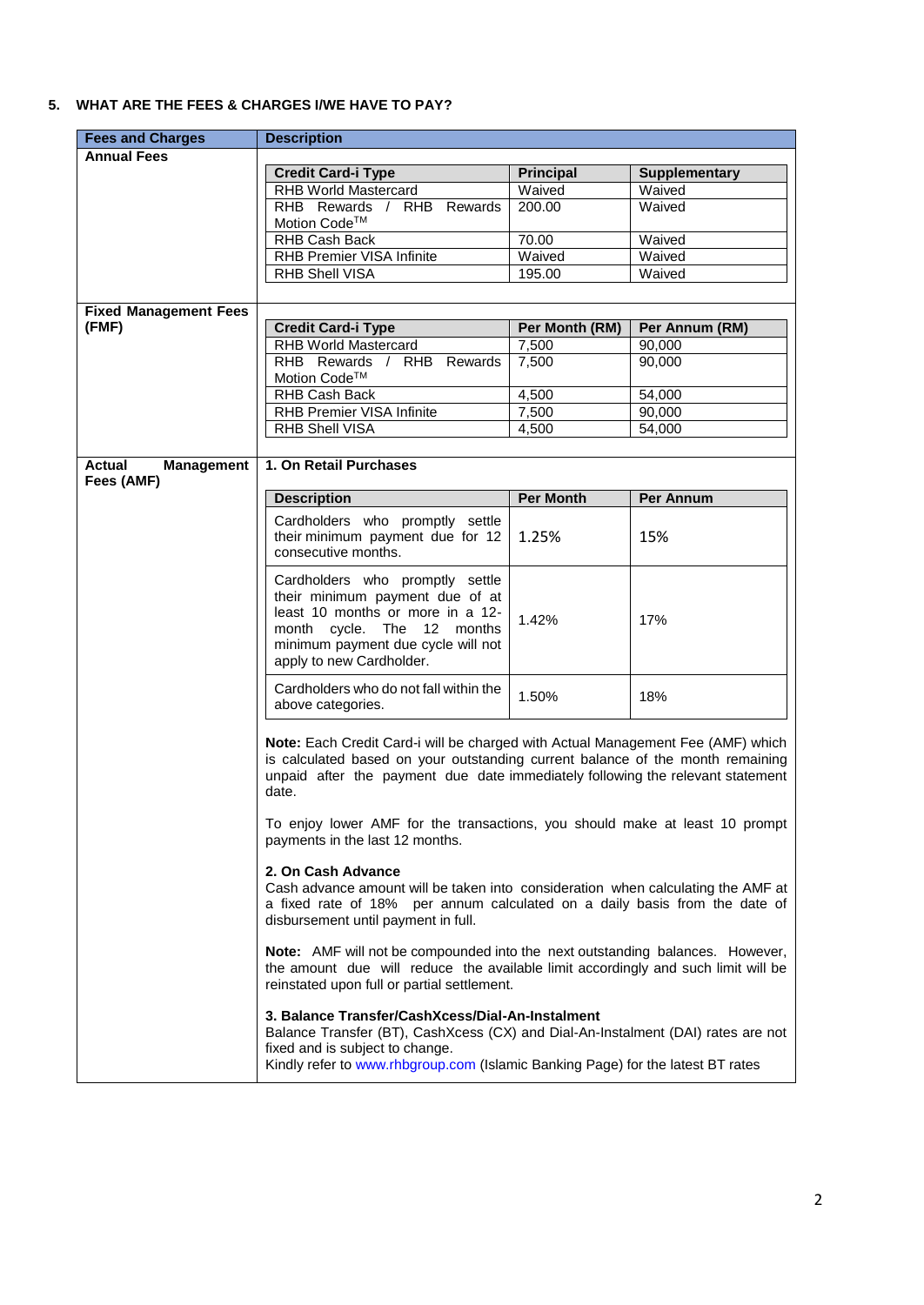| <b>Fees and Charges</b>                               | <b>Description</b>                                                                                                                                                                                                                                                                                                                                                                                                    |                                                                                         |  |
|-------------------------------------------------------|-----------------------------------------------------------------------------------------------------------------------------------------------------------------------------------------------------------------------------------------------------------------------------------------------------------------------------------------------------------------------------------------------------------------------|-----------------------------------------------------------------------------------------|--|
| <b>Management</b><br>Actual                           | 4. Automatic Balance Conversion (ABC)                                                                                                                                                                                                                                                                                                                                                                                 |                                                                                         |  |
| <b>Fees</b><br>(Continued)                            | An auto balance conversion for eligible Cardholder in every twelve (12) months by<br>converting the credit card outstanding balances (with a minimum amount of RM1,000)<br>into a 3 years term financing, at an effective profit rate of 13% per annum. Cardholder                                                                                                                                                    |                                                                                         |  |
|                                                       | has the flexibility to opt-out from each conversion offer.<br>Kindly refer to www.rhbgroup.com for more information.                                                                                                                                                                                                                                                                                                  |                                                                                         |  |
| <b>Cash Advances Fee</b>                              | 5% of the transaction amount or a minimum of RM15.00, whichever is higher, will be<br>charged on all cash withdrawals. Cardholders can withdraw up to 50% of their<br>available credit limit or such other limit as determined by RHB Islamic Bank at its<br>discretion from time to time.                                                                                                                            |                                                                                         |  |
| <b>Late Payment</b><br><b>Compensation Fee</b>        | If the Cardholder fails to pay the Minimum Monthly payment by the Payment Due<br>Date, a minimum of RM10 or 1% of total outstanding balance as at statement date<br>whichever is higher, up to RM100 will be charged and stated in the Monthly Statement.                                                                                                                                                             |                                                                                         |  |
| <b>Overseas Transaction</b><br><b>Conversion Fees</b> | If a transaction is made in foreign currency, VISA / Mastercard will convert the<br>transaction into a Ringgit Malaysia equivalent at the conversion rate as at the<br>date the transaction is processed by VISA / Mastercard. In addition, you will also pay<br>administration costs at 1% or at such other rates as shall be determined by us for the<br>conversion of the transactions made in foreign currencies. |                                                                                         |  |
| <b>Over Limit Fee</b>                                 | An over-the-limit fee of RM50 will be imposed whenever the Total Outstanding                                                                                                                                                                                                                                                                                                                                          |                                                                                         |  |
|                                                       |                                                                                                                                                                                                                                                                                                                                                                                                                       | Balance exceeds the approved credit limit, provided that actual management fee          |  |
|                                                       |                                                                                                                                                                                                                                                                                                                                                                                                                       | incurred, plus over-the-limit fee does not exceed Fixed Management Fee and              |  |
|                                                       | Customer consents to it upon signing of the Credit Card-i application form.                                                                                                                                                                                                                                                                                                                                           |                                                                                         |  |
| <b>Card Replacement Fee</b>                           | RM50 per card                                                                                                                                                                                                                                                                                                                                                                                                         |                                                                                         |  |
| <b>Sales</b><br><b>Draft</b><br><b>Retrieval</b>      |                                                                                                                                                                                                                                                                                                                                                                                                                       |                                                                                         |  |
| Copy                                                  | <b>Credit Card-i Type</b>                                                                                                                                                                                                                                                                                                                                                                                             | Fee (RM)                                                                                |  |
|                                                       | <b>World RHB World Mastercard</b>                                                                                                                                                                                                                                                                                                                                                                                     | RM10 per copy                                                                           |  |
|                                                       | RHB Rewards / RHB Rewards<br>Motion Code™ & RHB Cash Back /                                                                                                                                                                                                                                                                                                                                                           | RM20 per copy                                                                           |  |
|                                                       | RHB Premier VISA Infinite /                                                                                                                                                                                                                                                                                                                                                                                           |                                                                                         |  |
|                                                       | <b>RHB Shell VISA</b>                                                                                                                                                                                                                                                                                                                                                                                                 |                                                                                         |  |
|                                                       |                                                                                                                                                                                                                                                                                                                                                                                                                       |                                                                                         |  |
| <b>Monthly Hardcopy</b><br><b>Statement Fee</b>       | RM1.00 per hardcopy statement effective March 2019                                                                                                                                                                                                                                                                                                                                                                    |                                                                                         |  |
|                                                       | Waiver is allowed for customers:<br>Aged 60-year-old and above                                                                                                                                                                                                                                                                                                                                                        |                                                                                         |  |
|                                                       | Customers with disabilities <sup>1</sup><br>$\blacksquare$                                                                                                                                                                                                                                                                                                                                                            |                                                                                         |  |
|                                                       | ٠                                                                                                                                                                                                                                                                                                                                                                                                                     | Customers with no access to internet or do not know how to use internet                 |  |
|                                                       | Note <sup>1</sup> , for these group of customers, kindly approach RHB with Supporting documents                                                                                                                                                                                                                                                                                                                       |                                                                                         |  |
| <b>Additional Statement</b><br><b>Request Fee</b>     | RM5.00 per copy                                                                                                                                                                                                                                                                                                                                                                                                       |                                                                                         |  |
| <b>Card Service Tax (CST)</b>                         | RM25.00 per Principal & Supplementary card on a yearly basis. CST shall be imposed                                                                                                                                                                                                                                                                                                                                    |                                                                                         |  |
|                                                       | after the date the card is issued or renewed.                                                                                                                                                                                                                                                                                                                                                                         | on the date of new card activation or renewal of the credit card on every twelve months |  |

# **6. WHAT ARE THE KEY TERMS & CONDITIONS?**

# **To turn off the contactless function of Credit Card-i**

Customers have the option of turning off the contactless function of credit card-i by visiting any RHB Branch or by contacting our RHB Customer Contact Centre.

| Transaction will be declined under prohibited MCC below: |  |
|----------------------------------------------------------|--|
|----------------------------------------------------------|--|

| <b>MCC Code</b> | <b>Descriptions</b>                                                   |
|-----------------|-----------------------------------------------------------------------|
| MCC 5921        | Packages Beer, Wine and Liquor                                        |
| MCC 5993        | Cigar Stores and Stands                                               |
| MCC 7995        | <b>Gambling Transactions</b>                                          |
| MCC 7273        | Dating and Escort Services                                            |
| <b>MCC 7800</b> | Government Owned Lotteries (US Region only)                           |
| MCC 7801        | Government Licensed Online Casinos (Online Gambling) (US Region only) |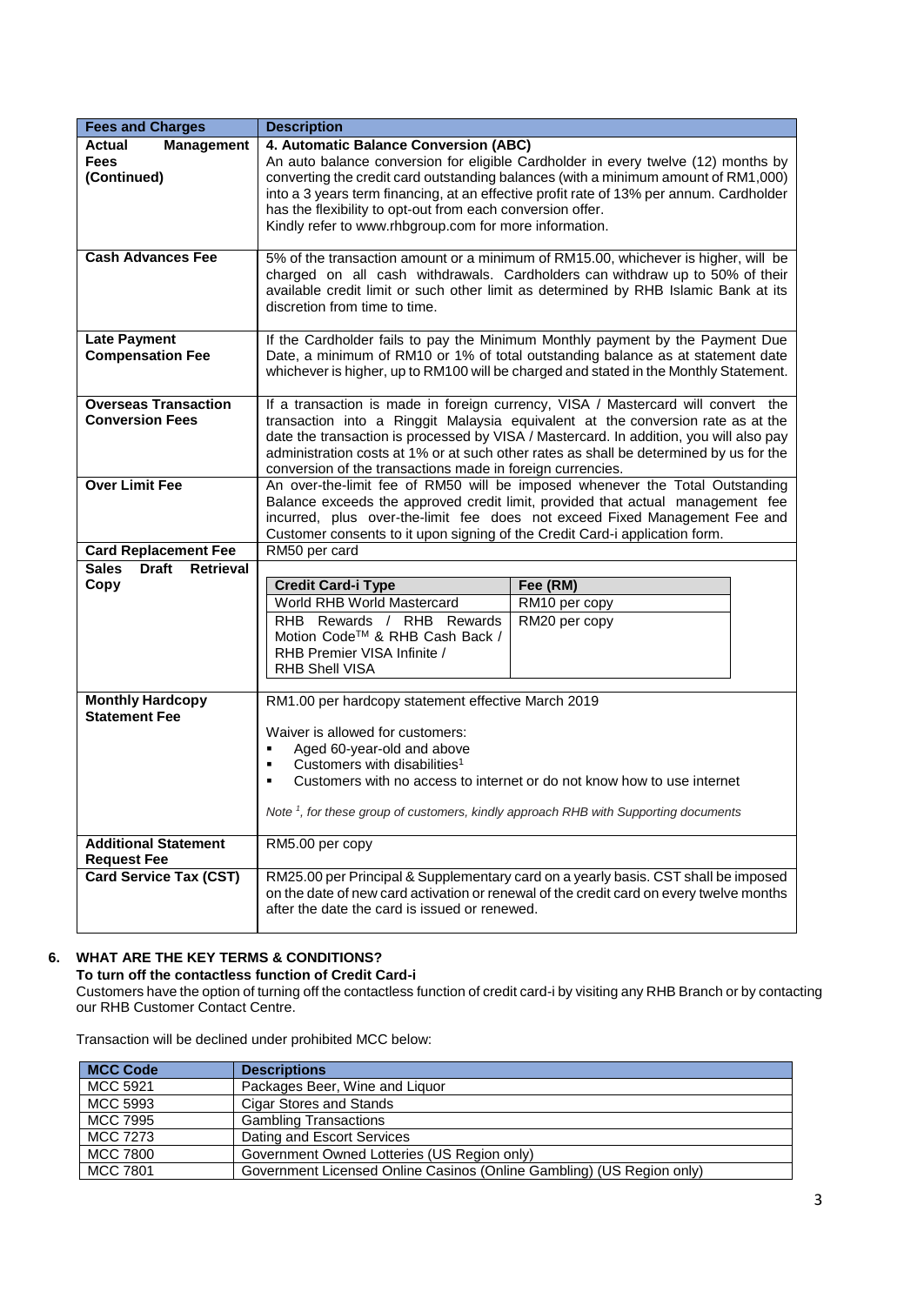| <b>MCC Code</b> | <b>Descriptions</b>                                   |
|-----------------|-------------------------------------------------------|
| MCC 7802        | Government Licensed Horse/Dog Racing (US Region only) |

### **7. WHAT IF I/WE FAIL TO FULFILL MY/OUR OBLIGATIONS? Late Payment Compensation Fee**

Cardholder will be charged with Late Payment Compensation Fee as stated under item no.5 (e).

### **Withdrawal of Card or facilities/services offered**

RHB Islamic Bank may withdraw the Credit Card-i and/or any of the services offered with prior notice and the whole outstanding balance on the Credit Card-i Account shall become immediately due and payable to RHB Islamic Bank.

### **Right to Set-off**

RHB Islamic Bank has a right to set-off any credit balance in your account maintained with RHB Islamic Bank against any outstanding balance in your RHB Islamic Bank Credit Card-i account by giving you not less than seven (7) days written notice of the Bank's intention to do so.

# **Liability for Unauthorized Transactions**

You will be liable for PIN-based unauthorized transactions if you have:

- Acted fraudulently;
- Delayed in notifying us as soon as reasonably practicable after having discovered the loss or unauthorized use of your credit card-i;
- Voluntarily disclosed your PIN to another person;
- Recorded your PIN on the credit card-i, or on anything kept in close proximity with your credit card-i and could be lost or stolen with the credit card-i.

You will be liable for unauthorized transactions which require signature verification or with contactless card, if you have:

- Acted fraudulently;
- Delayed in notifying us as soon as reasonably practicable after having discovered the loss or unauthorized use of your credit card-i;
- Left your credit card-i or an item containing your credit card-i unattended, in places visible and accessible to others except at your place of residence; However, you are expected to exercise due care in safeguarding the credit card-i even at your place of residence; or
- Voluntarily disclosed your PIN to another person.

### **8. WHAT IF I/WE FULLY SETTLE THE BALANCE BEFORE ITS MATURITY? (FOR BALANCE TRANSFER & CASHXCESS, DIAL-AN-INSTALMENT & SMART INSTALMENT)**

You will not be charged with any early exit fee should you fully settle the Balance Transfer, CASHXcess, Dial-An-Instalment, Smart Instalment Plan or Auto Balance Conversion before its maturity. However, you will be charged the whole total amount owed to RHB Islamic Bank Berhad, which includes the outstanding principal and Management Fee as the final payment

### **9. WHAT ARE THE MAJOR RISKS?**

- If you pay only the minimum amount due, it will cost you more to settle the outstanding balance. Think about your payment capacity when using the Credit Card-i.
- If you use your Credit Card-i to make payment for other financing, it may cost you more.
- You are responsible for all charges incurred by the Supplementary Cardholder (if any)
- You should not disclose details of the Credit Card-i or PIN number to any unauthorized person.
- You should notify us immediately after having discovered the loss or unauthorized use of your credit card.

### **10. WHAT DO I/WE NEED TO DO IF THERE ARE CHANGES TO MY CONTACT DETAILS?**

- It is important that you inform the Bank of any changes to your contact details to ensure that all ccorrespondences reach you in a timely manner.
- You may inform the Bank such changes via various channels of communication such as the website, branches or RHB Customer Contact Centre at 03-9206 8118.

### **11. WHERE CAN I/WE GET ASSISTANCE AND REDRESS?**

- A. If you have difficulties in making payments, you should contact us earliest possible to discuss payment alternatives. You may contact us at:
	- Address : RHB ISLAMIC BANK BERHAD, Level 5, Crystal Plaza, No.4, Jalan 51A/223, 46100 Petaling Jaya, Selangor Darul Ehsan.

Tel : 03-7498 2222

Fax : 03-7491 6100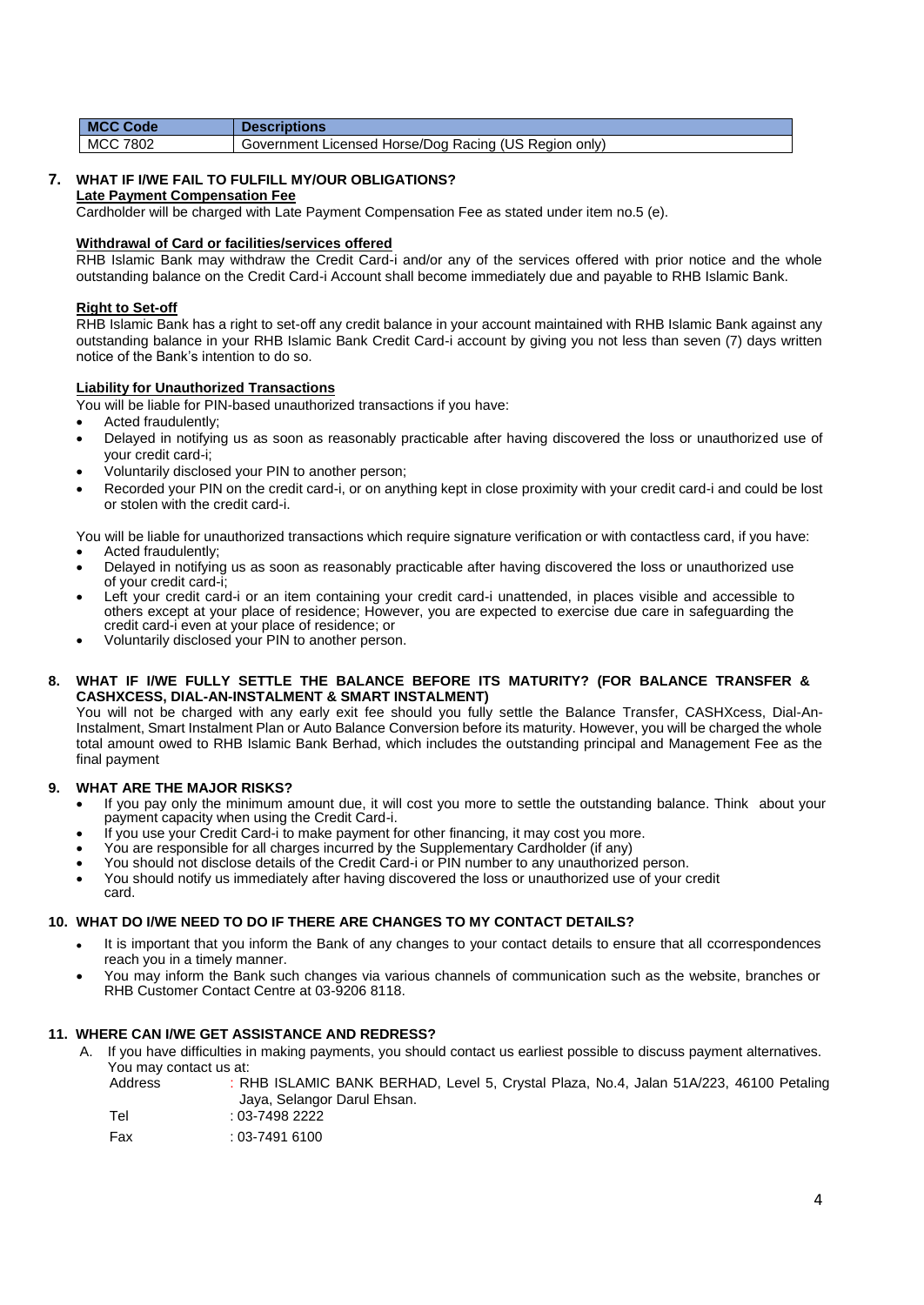B. Alternatively, you may seek the services of Agensi Kaunseling dan Pengurusan Kredit (AKPK), an agency established by Bank Negara Malaysia to provide free services on money management, credit counselling, financial education and debt restructuring for individuals and you may also join the "Program Pengurusan Wang Anda" (POWER) to help your credit management. You may contact AKPK at:

Address : **Menara Bumiputera-Commerce**, Tingkat 5 dan 6 Jalan Raja Laut, 50350 Kuala Lumpur Tel : 03-2616 7766 Email : [enquiry@akpk.org.my](mailto:enquiry@akpk.org.my)

C. If you wish to complaint on the products or services provided by us, you may also contact us at:

| Address | : RHB Islamic Bank Customer Contact Centre. Level 6 Menara AA. Jalan Tun Razak. 50400 |
|---------|---------------------------------------------------------------------------------------|
|         | Kuala Lumpur                                                                          |
| Tel     | $: 03 - 92068118$                                                                     |
| Email   | $\therefore$ customer.service@rhbgroup.com                                            |
| Website | www.rhbgroup.com                                                                      |

D. If your query or complaint is not satisfactorily resolved by us, you may contact Bank Negara Malaysia LINK or TELELINK at: Address : Customer Contact Centre (BNMTELELINK), Bank Negara Malaysia, P.O Box 10922, 50929 Kuala

| Address  | : Customer Contact Centre (BNMTELELINK), Bank Negara Malaysia, P.O Box 10922, 50929 Kuali |
|----------|-------------------------------------------------------------------------------------------|
|          | Lumpur                                                                                    |
| Tel      | : 1-300-88-54651-300-88-LINK) (Overseas: +603 2174 1717)                                  |
| Fax      | $: 03 - 21741515$                                                                         |
| Web Form | : https://telelink.bnm.gov.my                                                             |

If you need alternative dispute resolution channel to resolve financial disputes, you may contact Ombudsman for Financial Services (OFS) at:

| Address | : Level 14, Menara Takaful Malaysia, No. 4, Jalan Sultan Sulaiman, 50000 Kuala Lumpur |
|---------|---------------------------------------------------------------------------------------|
| Tel     | $: 03 - 22722811$                                                                     |
| Fax     | $: 03 - 2272$ 1577                                                                    |
| E-mail  | enquiry@ofs.org.my                                                                    |

### **12. WHERE CAN I/WE GET FURTHER INFORMATION?**

For further information on RHB Islamic Bank credit card fees and charges, please visit [www.rhbgroup.com](http://www.rhbgroup.com/)

#### **13. OTHER CREDIT CARD PRODUCTS AVAILABLE**

No / Not Applicable

### **IMPORTANT NOTE: LEGAL ACTION MAY BE TAKEN AGAINST YOU IF YOU DO NOT KEEP UP WITH PAYMENTS ON YOUR CREDIT CARD-i.**

The information provided in this disclosure sheet is valid as at **21 April 2022**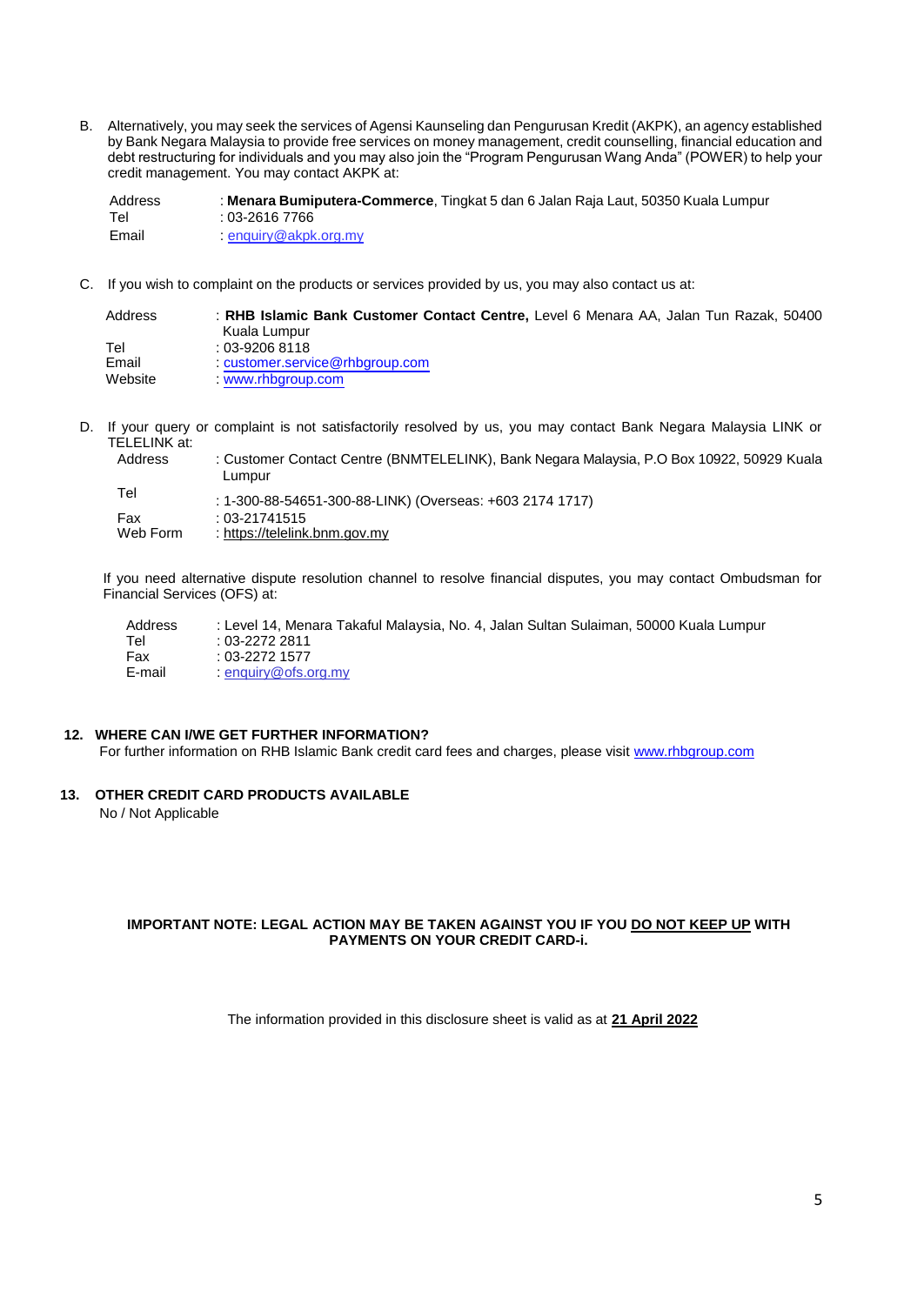

### **RHB ISLAMIC BANK BERHAD (Registration No.: 200501003283 (680329-V) LEMBARAN MAKLUMAT PRODUK**

(Baca dan fahami Lembaran Maklumat Produk ini bersamasama dengan terma & syarat am berkaitan Kad kredit-i sebelum anda membuat keputusan untuk mengambil produk ini. Pastikan juga anda membaca Perjanjian Pemegang Kad Visa / Mastercard dan Terma dan Syarat yang berkaitan. Dapatkan bantuan RHB Islamic Bank Berhad sekiranya anda memerlukan penjelasan lanjut mengenai mana-mana bahagian dalam dokumen ini atau terma-terma yang digunakan)

RHB Islamic Bank Berhad Kad Kredit-i Tarikh:

\_\_\_\_\_\_\_\_\_\_\_\_\_\_\_\_\_\_\_\_\_\_

(Untuk diisi oleh Saff Cawangan/Jualan

### **1. APAKAH PRODUK INI?**

Ini adalah Kad kredit-i Islamik yang mana penggunaannya adalah tertakluk kepada had kredit yang telah ditetapkan. Ia berfungsi sebagai medium pembayaran yang menawarkan kemudahan dan keselamatan untuk membuat transaksi yang tertakluk kepada Kod Kategori Pedagang (MCC) di berjuta-juta pedagang Visa / Mastercard di seluruh dunia.

# **2. APAKAH KONTRAK SHARIAH YANG DIGUNAPAKAI UNTUK PRODUK INI?**

Kontrak Syariah digunapakai untuk produk ini adalah:

- a) **Ujrah**: Konsep Ujrah akan memberi hak kepada Pemegang Kad untuk perkhidmatan tertentu, manfaat dan keistimewaan sebagai balasan bagi yuran yang ditetapkan
- b) **Qard** : Had limit Kad kredit-i diberi oleh pihak Bank kepada Pemegang Kad adalah berdasarkan konsep Syariah Qard yang merujuk kepada pihak Bank memberikan pinjaman had limit Kad kredit-i kepada Pemegang Kad dan Pemegang Kad adalah terikat untuk membayar balik jumlah yang sama kepada pihak Bank.

# **3. APAKAH KEMUDAHAN YANG SAYA/KAMI PEROLEHI DARIPADA PRODUK INI**

### **a) Had Kredit**

RHB Islamic Bank menawarkan pelbagai jenis kad kredit yang sesuai dengan keperluan pelanggan. Had kredit kad kredit RHB Islamic Bank akan ditentukan berdasarkan penilaian kredit individu, pendapatan tahunan pemohon dan jenis kad kredit yang digunakan. Had kredit untuk setiap kad yang berhak oleh Pemegang Kad Kredit RHB Islamic Bank tertakluk kepada kelulusan RHB Islamic Bank. Had kredit yang diluluskan akan diberitahu kepada anda dalam pek selamat datang kad kredit.

### **b) Tempoh Yuran Pengurusan Percuma**

- Bagi urus niaga runcit dua puluh (20) hari dari tarikh penyata dan hanya boleh diguna untuk transaksi runcit sahaja dan Pemegang Kad yang membayar jumlah penuh pada atau sebelum tarikh akhir pembayaran.
- Jika anda memilih untuk membuat pembayaran secara separa atau minima, yuran pengurusan bagi urusniaga runcit akan dikira dari hari urusniaga yang dicatatkan pada akaun Kad kredit-i anda.
- Tiada tempoh percuma yuran pengurusan ke atas pemindahan baki atau pendahuluan tunai.
- Sebagai Pemegang Kad prinsipal, anda bertanggungjawab terhadap semua urusniaga yang dilakukan oleh Pemegang Kad tambahan

### **c) 0% Yuran Pengurusan Bayaran Ansuran**

0% Yuran Pengurusan Bayaran Ansuran sehingga dua puluh empat (24) bulan bagi Ansuran Pintar RHB Islamic.

# **4. APAKAH TANGGUNGJAWAB SAYA/KAMI?**

### a) **Bayaran Bulanan Minima**

- 5% daripada Baki Tertunggak\*
- Kesemua bayaran ansuran bulanan\*\* yang perlu dibayar;
- Baki Ansuran Bulanan yang telah dikontrakkan bagi pembiayaan berjangka untuk Penukaran Baki Automatik (jika ada)
- Sebarang bayaran minima yang tidak dibayar yang dinyatakan dalam penyata bulanan sebelumnya (jika ada);
- Jumlah melebihi had kad pada bulan penyata (jika ada); dan
- Cukai Perkhidmatan Kad atau sebarang pencukaian yang dibenarkan (jika ada); ATAU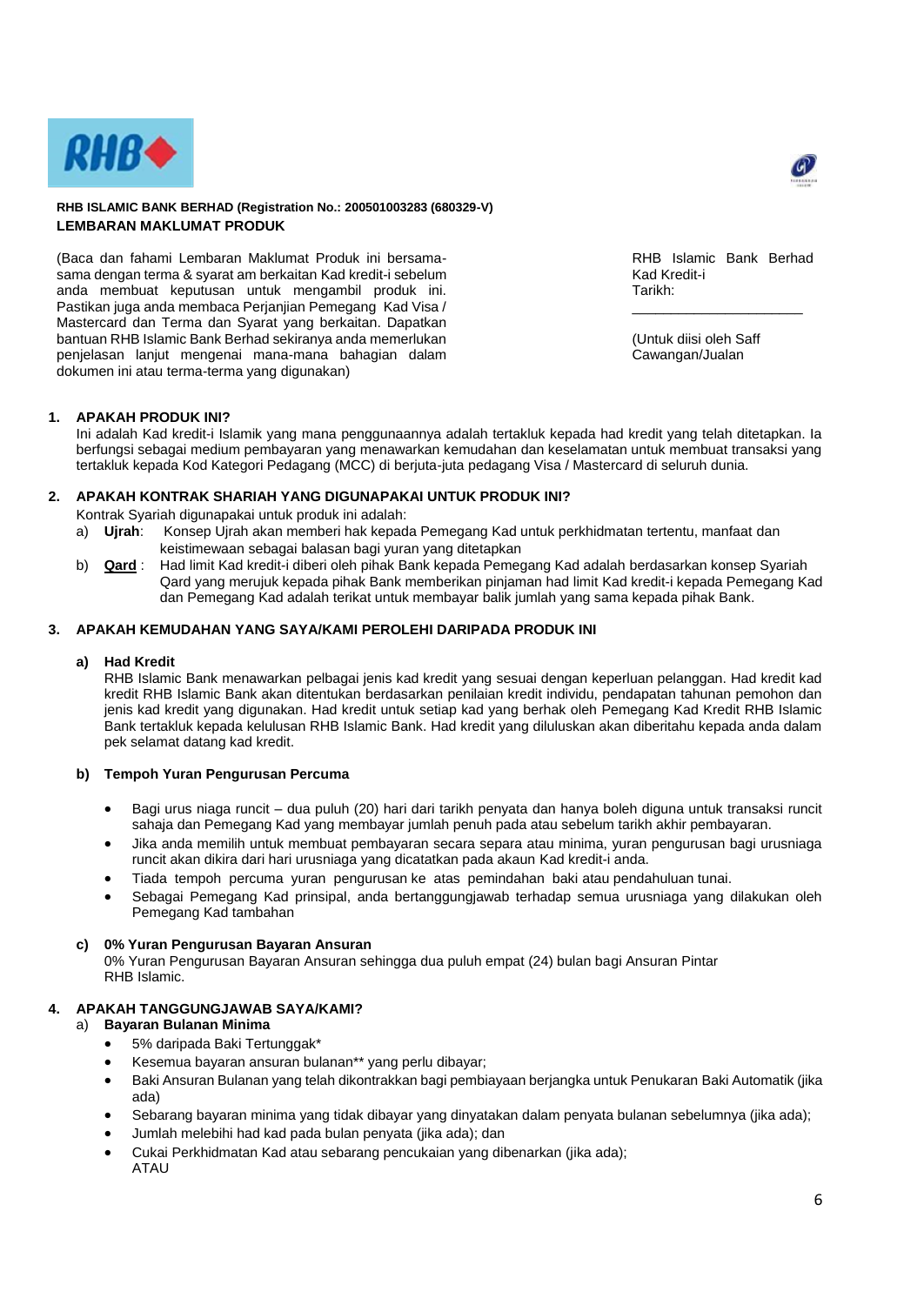- Bayaran minima sebanyak RM50 dari Baki Tertunggak yang mana lebih tinggi.
- Gunakan kad secara bertanggungjawab, termasuk tidak menggunakan kad untuk aktiviti yang tidak patuh syariah; dan
- Periksa penyata bulanan dan melaporkan apa-apa percanggahan tanpa berlengah.

### Nota:

\*Jumlah Baki Tertunggak yang dinyatakan dalam Kad Penyata (sebagai Baki Tertunggak)

\*\*Bayaran Ansuran Bulanan adalah jumlah transaksi yang tertunggak, jumlah transaksi wang pendahuluan yang telah ditukarkan kepada bayaran ansuran bulanan yang perlu dibayar penuh sebagai sebahagian dari bayaran minima bulanan.

### **5. APAKAH YURAN-YURAN DAN CAJ-CAJ YANG PERLU SAYA/ KAMI BAYAR?**

| Yuran dan Caj          | <b>Perihalan</b>                 |                     |                                 |
|------------------------|----------------------------------|---------------------|---------------------------------|
| Yuran Tahunan          |                                  |                     |                                 |
|                        | Jenis Kad kredit-i               | Utama               | <b>Tambahan</b>                 |
|                        | <b>RHB World Mastercard</b>      | Dikecualikan        | <b>Dikecualikan</b>             |
|                        | RHB Mata Ganjaran / RHB Mata     | 200.00              | <b>Dikecualikan</b>             |
|                        | Ganjaran Motion Code™            |                     |                                 |
|                        | <b>RHB Rebat Tunai</b>           | 70.00               | <b>Dikecualikan</b>             |
|                        | VISA Infinite RHB Premier        | <b>Dikecualikan</b> | <b>Dikecualikan</b>             |
|                        | <b>RHB Shell VISA</b>            | 195.00              | <b>Dikecualikan</b>             |
| Yuran Tetap Pengurusan |                                  |                     |                                 |
|                        | Jenis Kad kredit-i               | Utama               | <b>Tambahan</b>                 |
|                        | RHB World Mastercard             | 7,500               | 90.000                          |
|                        | RHB Mata Ganjaran / RHB Mata     | 7,500               | 90.000                          |
|                        | Ganjaran Motion Code™            |                     |                                 |
|                        | RHB Rebat Tunai                  | 4,500               | 54,000                          |
|                        | VISA Infinite RHB Premier        | 7,500               | 90,000                          |
|                        | <b>RHB Shell VISA</b>            | 4,500               | 54,000                          |
|                        | Nota: Bank akan memberikan rebat | bulanan             | atas perbezaan berbanding Yuran |
|                        | Pengurusan Sebenar Bulanan.      |                     |                                 |
|                        |                                  |                     |                                 |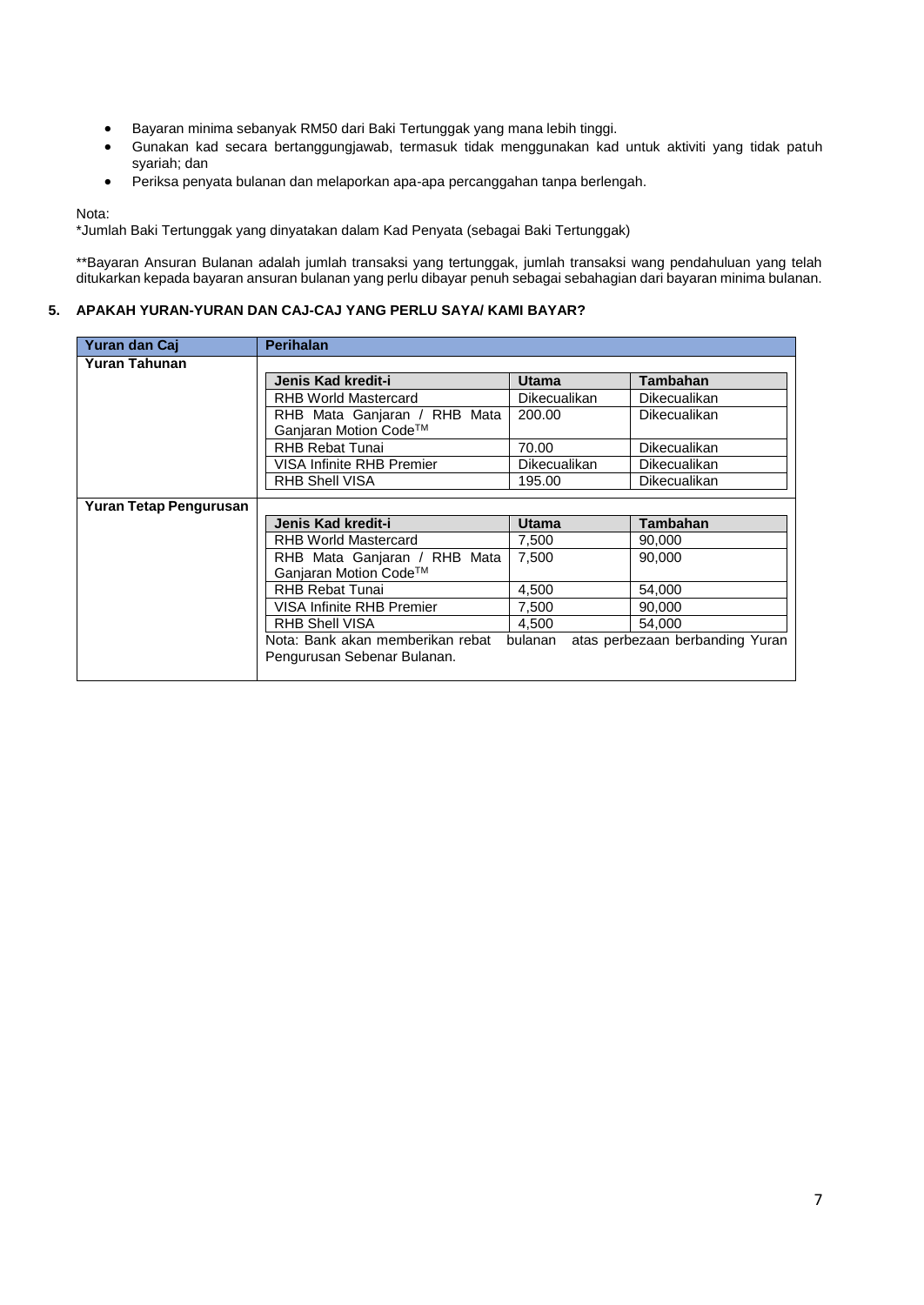| Yuran dan Caj  |            | <b>Perihalan</b>                                                                                                                                                                                                                                                                                                                                                                                                                                                                                                                                                      |              |              |
|----------------|------------|-----------------------------------------------------------------------------------------------------------------------------------------------------------------------------------------------------------------------------------------------------------------------------------------------------------------------------------------------------------------------------------------------------------------------------------------------------------------------------------------------------------------------------------------------------------------------|--------------|--------------|
| Yuran          | Pengurusan | <b>Bagi Belian</b>                                                                                                                                                                                                                                                                                                                                                                                                                                                                                                                                                    |              |              |
| <b>Sebenar</b> |            |                                                                                                                                                                                                                                                                                                                                                                                                                                                                                                                                                                       |              |              |
|                |            | <b>Perihalan</b>                                                                                                                                                                                                                                                                                                                                                                                                                                                                                                                                                      | Sebulan (RM) | Setahun (RM) |
|                |            | Ahli Kad yang membuat bayaran<br>tepat pada masanya selama 12<br>bulan berturut-turut.                                                                                                                                                                                                                                                                                                                                                                                                                                                                                | 1.25%        | 15%          |
|                |            | Ahli Kad yang membuat bayaran<br>tepat pada masanya bagi 10 bulan<br>atau lebih dalam tempoh 12 bulan.<br>Tempoh minima 12 bulan pertama ini<br>tidak akan terpakai kepada Ahli kad<br>baru.                                                                                                                                                                                                                                                                                                                                                                          | 1.42%        | 17%          |
|                |            | Ahli Kad yang tidak termasuk di<br>dalam kategori-kategori di atas.                                                                                                                                                                                                                                                                                                                                                                                                                                                                                                   | 1.50%        | 18%          |
|                |            | Note: Setiap Kad kredit-i akan dikenakan Yuran Pengurusan Sebenar yang dikira<br>berdasarkan baki bulanan terkini anda yang belum dibayar selepas tarikh akhir<br>pembayaran sebaik selepas tarikh penyata yang berkenaan<br>Untuk menikmati Yuran Pengurusan Sebenar yang lebih rendah bagi urus niaga<br>runcit, anda dikehendaki membuat sekurang-kurangnya 10 pembayaran segera<br>dalam masa 12 bulan terakhir                                                                                                                                                   |              |              |
|                |            | <b>Pendahuluan Tunai</b><br>Jumlah pendahuluan tunai akan diambil kira apabila mengira Yuran Pengurusan<br>Sebenar pada kadar tetap sebanyak 18% setahun yang dikira atas dasar harian<br>dari tarikh pengeluaran sehingga pembayaran sepenuhnya.                                                                                                                                                                                                                                                                                                                     |              |              |
|                |            | Nota: Yuran Pengurusan Sebenar tidak akan dikompaun ke atas baki-baki yang<br>tertunggak seterusnya. Walau bagaimanapun, amaun yang perlu dibayar akan<br>mengurangkan had yang sedia ada dengan sewajarnyanya dan had itu akan<br>dikembalikan semula selepas penyelesaian penuh atau separa. Pemindahan Baki /<br>CashXcess /Dial-An-Instalment Kadar Pemindahan Baki (BT), CashXcess (CX) dan<br>Dial-An-Instalment (DAI) tidak ditetapkan dan adalah tertakluk kepada perubahan.<br>Sila rujuk www.rhbgroup.com (paparan Perbankan Islam) bagi kadar yang terkini |              |              |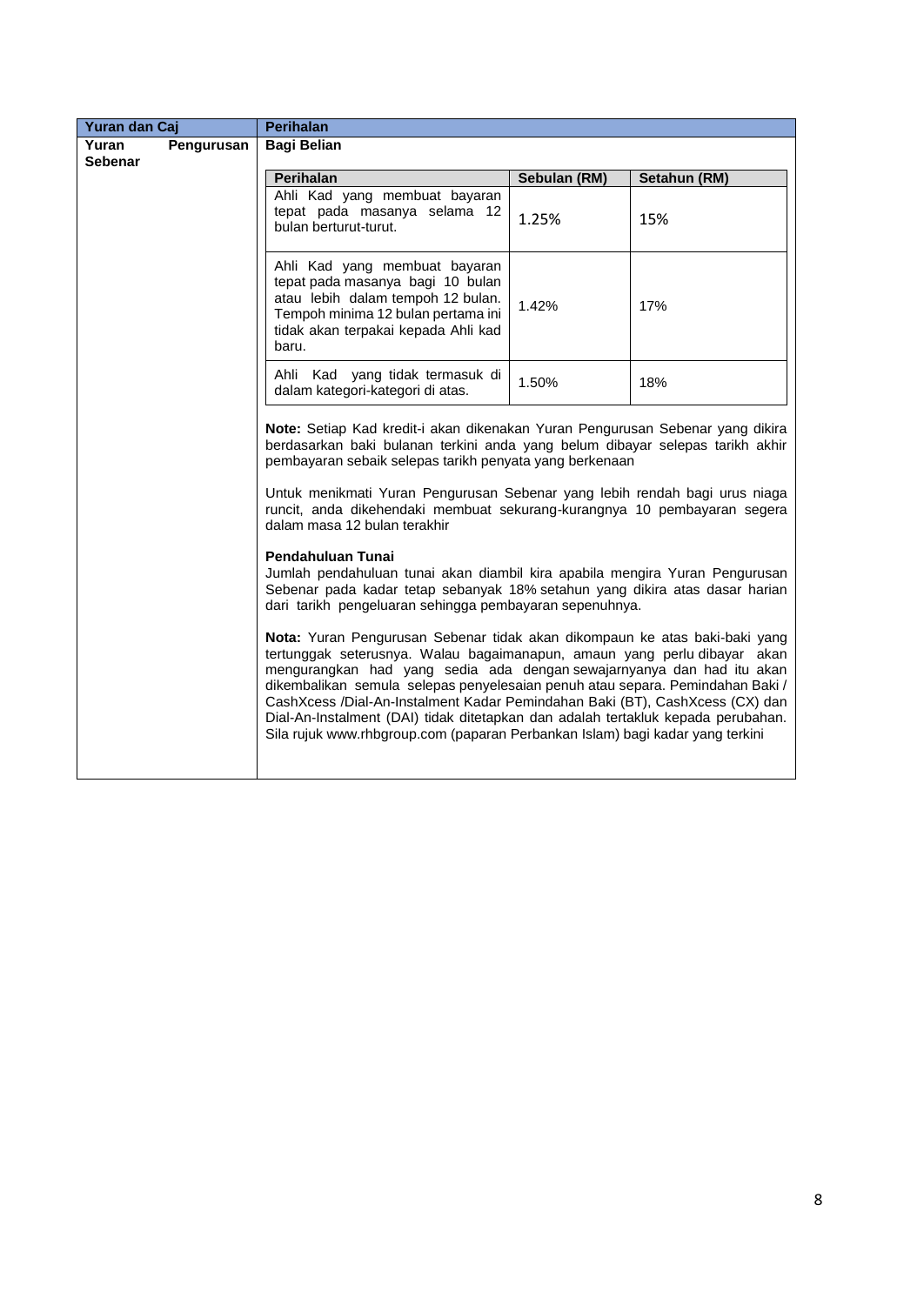| <b>Yuran dan Caj</b>                               | <b>Perihalan</b>                                                                                                                                                                                                                                                                                                                                                                                                                       |                                                                                                                                                                                                                                                                                                                              |
|----------------------------------------------------|----------------------------------------------------------------------------------------------------------------------------------------------------------------------------------------------------------------------------------------------------------------------------------------------------------------------------------------------------------------------------------------------------------------------------------------|------------------------------------------------------------------------------------------------------------------------------------------------------------------------------------------------------------------------------------------------------------------------------------------------------------------------------|
|                                                    | Penukaran Baki Automatik (ABC)<br>Penukaran baki automatik bagi Pemegang Kad yang layak pada setiap 12 bulan<br>dengan menukar baki tertunggak (dengan jumlah minima RM1,000) kad kredit<br>kepada pembiayaan berjangka selama 3 tahun pada kadar keuntungan efektif 13%<br>setahun. Pemegang Kad mempunyai fleksibiliti untuk menarik diri dari setiap tawaran<br>pemindahan baki. Sila rujuk www.rhbgroup.com untuk maklumat lanjut. |                                                                                                                                                                                                                                                                                                                              |
| Pendahuluan<br>Yuran<br>Tunai                      | semasa.                                                                                                                                                                                                                                                                                                                                                                                                                                | 5% daripada jumlah urusniaga atau jumlah minima RM15.00, yang mana lebih tinggi<br>akan dikenakan ke atas semua pengeluaran wang tunai. Pemegang Kad boleh<br>mengeluarkan sehingga 50% daripada had kredit yang diluluskan atau apa-apa had<br>yang ditentukan oleh RHB Islamic Bank mengikut budi bicaranya dari semasa ke |
| Yuran Gantirugi bagi<br>Pembayaran Lewat           | Jika Pemegang Kad gagal membayar Bayaran Bulanan Minima pada Tarikh Matang,<br>bayaran minima RM10 atau 1% daripada baki tertunggak berdasarkan tarikh<br>penyata, yang mana lebih tinggi, sehingga jumlah maksimum RM100 akan dicaj<br>dan dinyatakan dalam Penyata Bulanan.                                                                                                                                                          |                                                                                                                                                                                                                                                                                                                              |
| Yuran Pertukaran bagi<br>UrusNiaga Luar Negara     | Yuran melebihi had sebanyak RM50 akan dikenakan setiap kali jumlah Baki<br>Tertunggak melebihi had kredit, dengan syarat jumlah yuran pengurusan sebenar<br>ditambah dengan Yuran Melebihi Had tidak melebihi Yuran Pengurusan Tetap<br>dan Pelanggan bersetuju semasa menandatangani borang permohonan Kredit Kad-<br>i.                                                                                                              |                                                                                                                                                                                                                                                                                                                              |
| <b>Yuran Penggantian Kad</b>                       | RM50 bagi setiap kad.                                                                                                                                                                                                                                                                                                                                                                                                                  |                                                                                                                                                                                                                                                                                                                              |
| Salinan Draf Jualan yang<br>di dapatkan Semula     | Jenis Kad kredit-i<br><b>RHB World Mastercard</b><br>RHB Mata Ganjaran / RHB Mata<br>GanjaranMotion Code™ & RHB<br>Rebat Tunai / RHB Shell VISA                                                                                                                                                                                                                                                                                        | <b>Utama</b><br>RM10 setiap salinan<br>RM20 setiap salinan                                                                                                                                                                                                                                                                   |
| Fi Bagi Salinan Cetak<br>Penyata Bulanan           | RM1.00 bagi setiap salinan cetak penyata efektif Mac 2019.<br>Pengecualian dibenarkan untuk:<br>pelanggan berusia 60 tahun ke atas<br>٠<br>$\blacksquare$<br>pelanggan kurang upaya <sup>1</sup><br>pelanggan tanpa akses internet atau tidak tahu menggunakan internet.<br>п<br>Catatan <sup>1</sup> , untuk kumpulan pelanggan ini, sila hubungi RHB dengan dokumen sokongan                                                         |                                                                                                                                                                                                                                                                                                                              |
| Yuran bagi Permohonan<br>Penyata<br><b>Bulanan</b> | RM5.00 bagi setiap salinan                                                                                                                                                                                                                                                                                                                                                                                                             |                                                                                                                                                                                                                                                                                                                              |
| <b>Tambahan</b><br>Cukai Perkhidmatan Kad          | RM25.00 setiap Kad Utama & Kad Tambahan setiap tahun. Cukai Perkhidmatan Kad<br>akan dikenakan pada tarikh pengaktifan kad baru atau pembaharuan kad kredit<br>pada setiap dua belas (12) bulan selepas tarikh kad dikeluarkan atau diperbaharui.                                                                                                                                                                                      |                                                                                                                                                                                                                                                                                                                              |

# **6. APAKAH TERMA UTAMA?**

Untuk menutup fungsi tanpa sentuh ("contactless") untuk **Kad Kredit-i** Anda ada pilihan untuk menutup fungsi tanpa sentuh (contactless) untuk Kad Kredit-i melalui mana-mana Cawangan RHB atau menghubungi Pusat Perkhidmatan Pelanggan RHB.

Transaksi akan ditolak di bawah Kod KKP larangan di bawah:

| Kod KKP | Penerangan                                                                         |
|---------|------------------------------------------------------------------------------------|
| 5921    | Pakej, Bir, Wain, Minuman Keras                                                    |
| 5993    | Kedai dan Gerai Rokok                                                              |
| 7995    | Transaksi Periudian                                                                |
| 7273    | Perkhidmatan Dating & Pengiring                                                    |
| 7800    | Loteri Milik Kerajaan (Wilayah AS sahaja)                                          |
| 7801    | Kasino Dalam Talian Berlesen Kerajaan (Perjudian Dalam Talian) (Wilayah AS sahaja) |
| 7802    | Kerajaan Berlesen Lumba Kuda, Lumba Anjing (Wilayah AS sahaja)                     |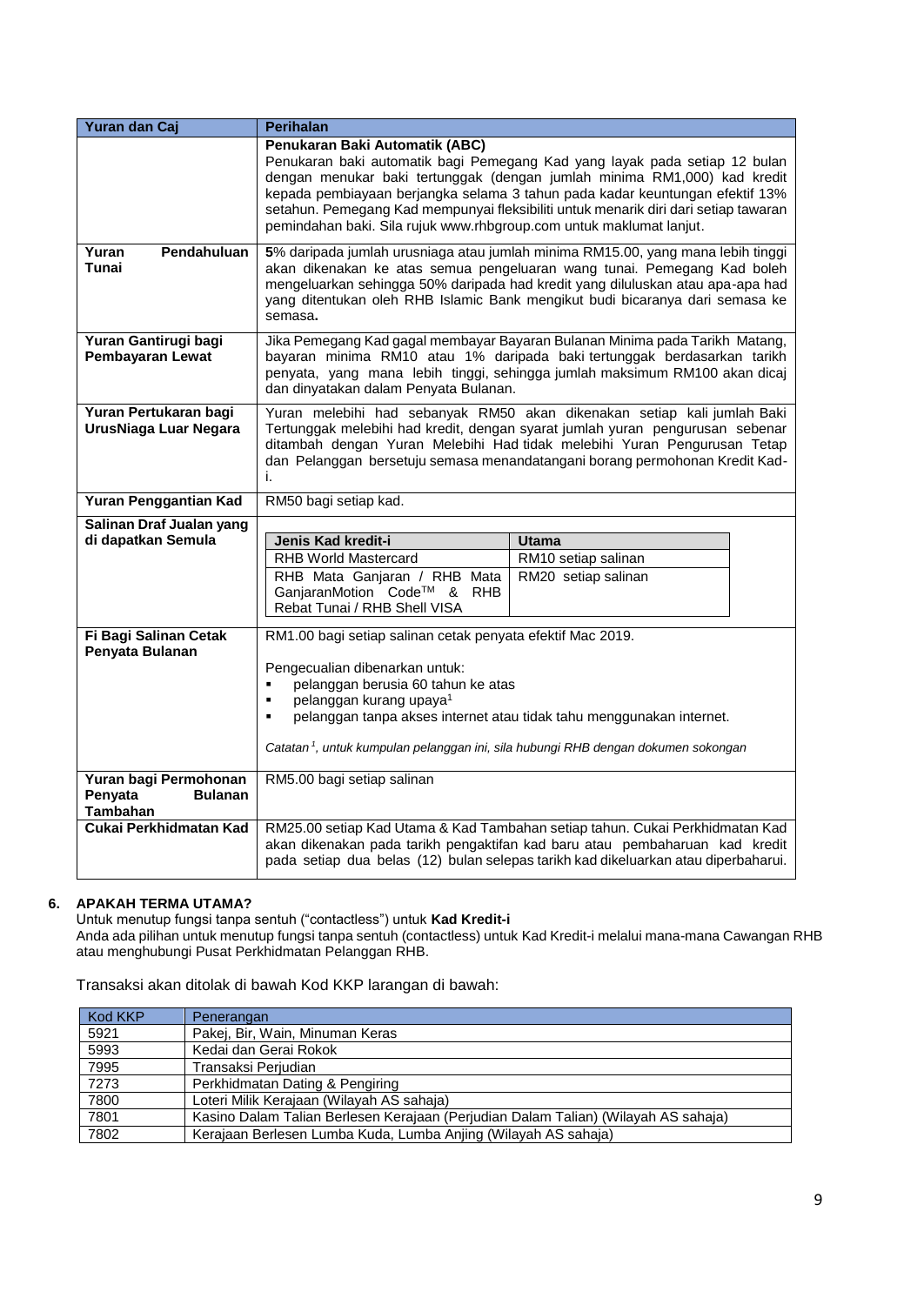### **7. BAGAIMANA SEKIRANYA SAYA/KAMI GAGAL MELAKSANAKAN TANGGUNGJAWAB SAYA?**

### **Yuran Gantirugi Bagi Pembayaran Lewat**

Pemegang Kad akan dikenakan yuran gantirugi bayaran lewat seperti yang dinyatakan di bawah perkara no. 5 (e).

### **Penarikan Balik Kad atau kemudahan/perkhidmatan-perkhidmatan yang ditawarkan**

RHB Islamic Bank boleh menarik balik Kad kredit-i dan/atau apa-apa perkhidmatan yang ditawarkan dengan memberikan notis terlebih dahulu dan seluruh baki yang tertunggak bagi Akaun Kad kredit-i hendaklah dengan serta-merta menjadi segera dan perlu dibayar kepada RHB Islamic Bank.

#### **Hak Tolak Selesai**

RHB Islamic Bank berhak untuk menolak sebarang baki kredit di dalam akaun anda yang dikekalkan dengan RHB Islamic Bank terhadap sebarang baki tertunggak di dalam akaun Kad kredit-i RHB Islamic Bank anda dengan memberi tidak kurang daripada tujuh (7) hari notis bertulis mengenai hasrat untuk berbuat demikian.

### **Liabiliti bagi Urusniaga yang Tidak Dibenarkan**

Anda bertanggungjawab ke atas urus niaga tanpa kebenaran berasaskan PIN jika anda:

- Melakukan penipuan;
- Lewat memberitahu pihak Bank secepat yang dapat dilaksanakan selepas mendapat tahu kehilangan atau penggunaan tanpa kebenaran ke atas kad kredit-i anda;
- Mendedahkan PIN kepada orang lain secara sukarela; atau
- Merekodkan PIN anda diatas kad kredit-i anda atau mana mana benda yang disimpan berdekatan dan yang boleh hilang atau dicuri bersama kad kredit-i itu.

Anda bertanggungjawab ke atas urus niaga tanpa kebenaran yang memerlukan pengesahan tandatangan atau dengan kad tanpa sentuh jika anda:

- Melakukan penipuan;
- Lewat memberitahu pihak Bank secepat yang dapat dilaksanakan selepas mendapat tahu kehilangan atau penggunaan tanpa kebenaran ke atas Kad kredit-i anda;
- Meninggalkan kad kredit-i anda atau barang yang mengandungi kad kredit-i anda tanpa jagaan di tempat tempat yang boleh dilihat dan boleh diakses kepada yang lain kecuali di tempat kediaman anda; Walau bagaimanapun, anda perlu berhati-hati dalam melindungi kad kredit walaupun di tempat kediaman anda; atau
- Mendedahkan PIN kepada orang lain secara sukarela.

Jika anda gagal mematuhi terma-terma dan syarat-syarat kad kredit-i, kami berhak menamatkan kad anda.

### **8. BAGAIMANA JIKA SAYA/KAMI MENYELESAIKAN BAKI SEBELUM TARIKH MATANG? (BAGI PEMINDAHAN BAKI, CASHXCESS, DIAL-AN-INSTALMENT DAN ANSURAN PINTAR)**

Anda tidak akan dikenakan sebarang caj sekiranya anda menjelaskan semua baki di bawah Pemindahan Baki, CashExcess, Dial-An-Instalment atau Ansuran Pintar sebelum tarikh matangnya. Walau bagaimanapun, anda akan dicaj jumlah keseluruhan amaun yang masih tertunggak kepada RHB Islamic Bank Berhad termasuk amaun Yuran Pengurusan.

### **9. APAKAH RISIKO-RISIKO UTAMA?**

- Dengan membayar kurang daripada bayaran penuh yang perlu dibayar, jumlah bayaran akan bertambah. Fikirkan tentang kemampuan anda membuat pembayaran apabila menggunakan Kad Kredit
- Jika anda menggunakan Kad kredit-i anda untuk membuat bayaran pembiayaan yang lain, ia mungkin akan menambahkan kos anda.
- Anda bertanggungjawab terhadap semua caj yang dibelanjakan oleh Pemegang Kad Tambahan (jika ada)
- Anda tidak seharusnya mendedahkan butiran Kad kredit-i atau nombor PIN anda kepada mana-mana orang yang tidak diberi kuasa.
- Anda hendaklah memberitahu kami serta-merta selepas mengetahui yang Kad kredit-i anda hilang atau penggunaan tanpa keenaran ke atas Kad kredit-i anda.

### **10. APAKAH YANG PERLU SAYA/KAMI LAKUKAN JIKA TERDAPAT PERUBAHAN DI DALAM BUTIRAN PERIBADI SAYA/KAMI?**

- Adalah penting untuk anda memaklumkan kepada pihak Bank apa-apa perubahan kepada butir-butir perhubungan anda bagi memastikan semua surat-menyurat sampai kepada anda tepat pada masanya
- Anda boleh memaklumkan kepada pihak Bank apa-apa perubahan melalui pelbagai saluran komunikasi seperti laman web, cawangan atau Pusat Panggilan Pelanggan RHB di talian 03-9206 8118.